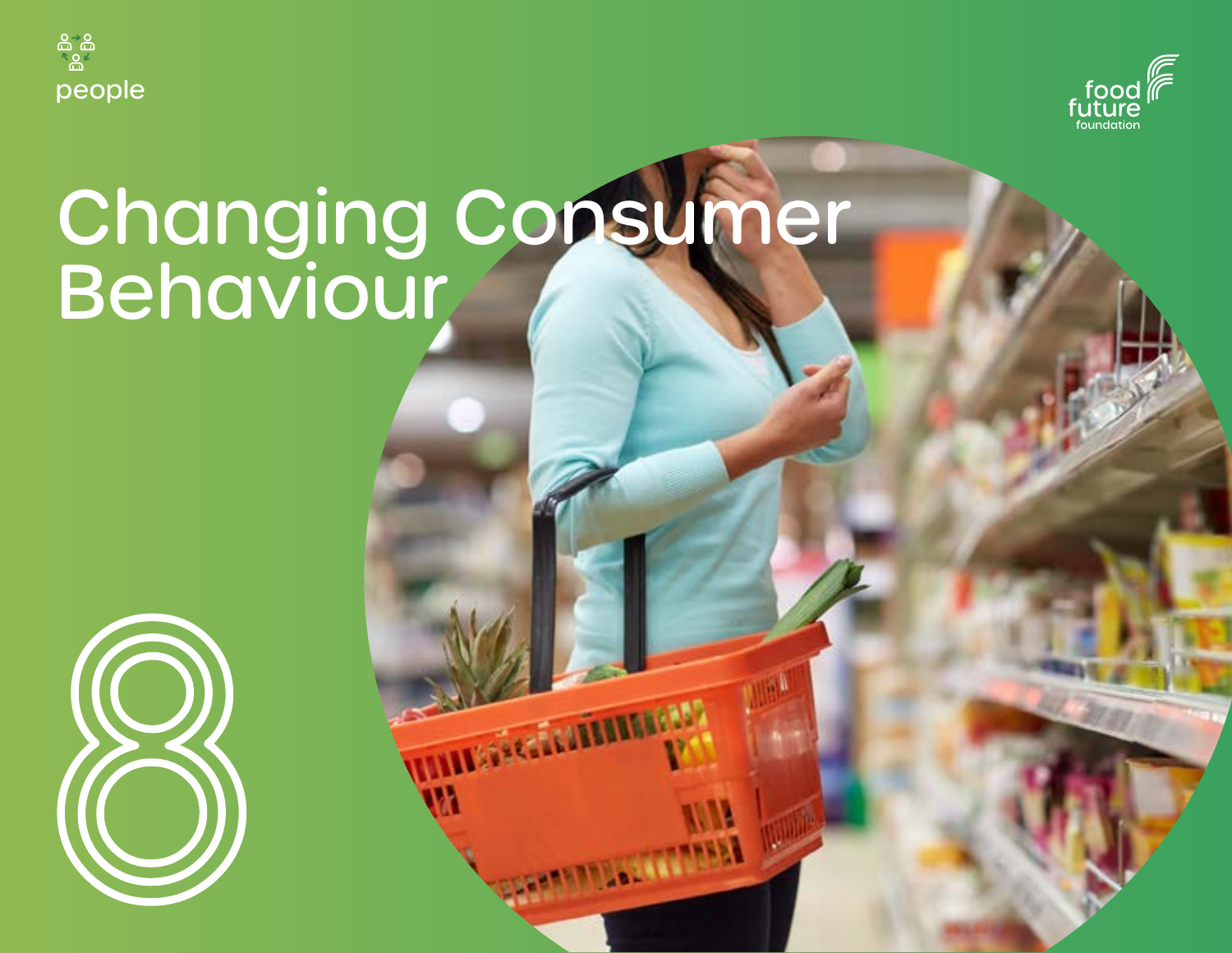



# Actionable Area

### Strengthen 'Eat Right India' movement to bring in behavioural change and enable access to safe and nutritious food.

#### **Issue**

- A range of food safety hazards and unhealthy diets contribute to malnutrition and several non-communicable diseases (NCDs). Unsafe food also makes the vicious cycle of disease and malnutrition worse. Foodborne diseases (FBDs) obstruct socioeconomic development by straining health care systems and harming national economies, tourism, and trade. Thus, safe and nutritious food plays a key role in public health and nutrition, and it has environmental impacts too.
- With changing lifestyles, food habits are increasingly driven by convenience and impulse; food is becoming a method of instant gratification rather than a means of nourishment and good health. A diet rich in saturated fat and added salt & sugar can significantly increase the risk of chronic conditions, such as obesity, heart disease, and diabetes.
- Today, nutrient deficiencies and toxicity from unsafe and poor dietary habits are linked to nearly all modern health conditions. The burden of undernutrition coupled with the increasing incidence of obesity among children is a particular concern. Nearly 62% of deaths in India are caused by diet-related non-communicable diseases like diabetes, hypertension, and cardiovascular disease. Unsafe food costs India as much as US\$15 billion annually—a very high economic burden caused by foodborne diseases.

#### The Rising Burden of FBDs

By 2030 **1/9 people** will fall sick due to food-borne diseases, up from **1/12** in 2011 (globally).



#### Number of foodborne disease cases in India

Source: WHO, 2019; Wageningen University & Research and ILRI, 2017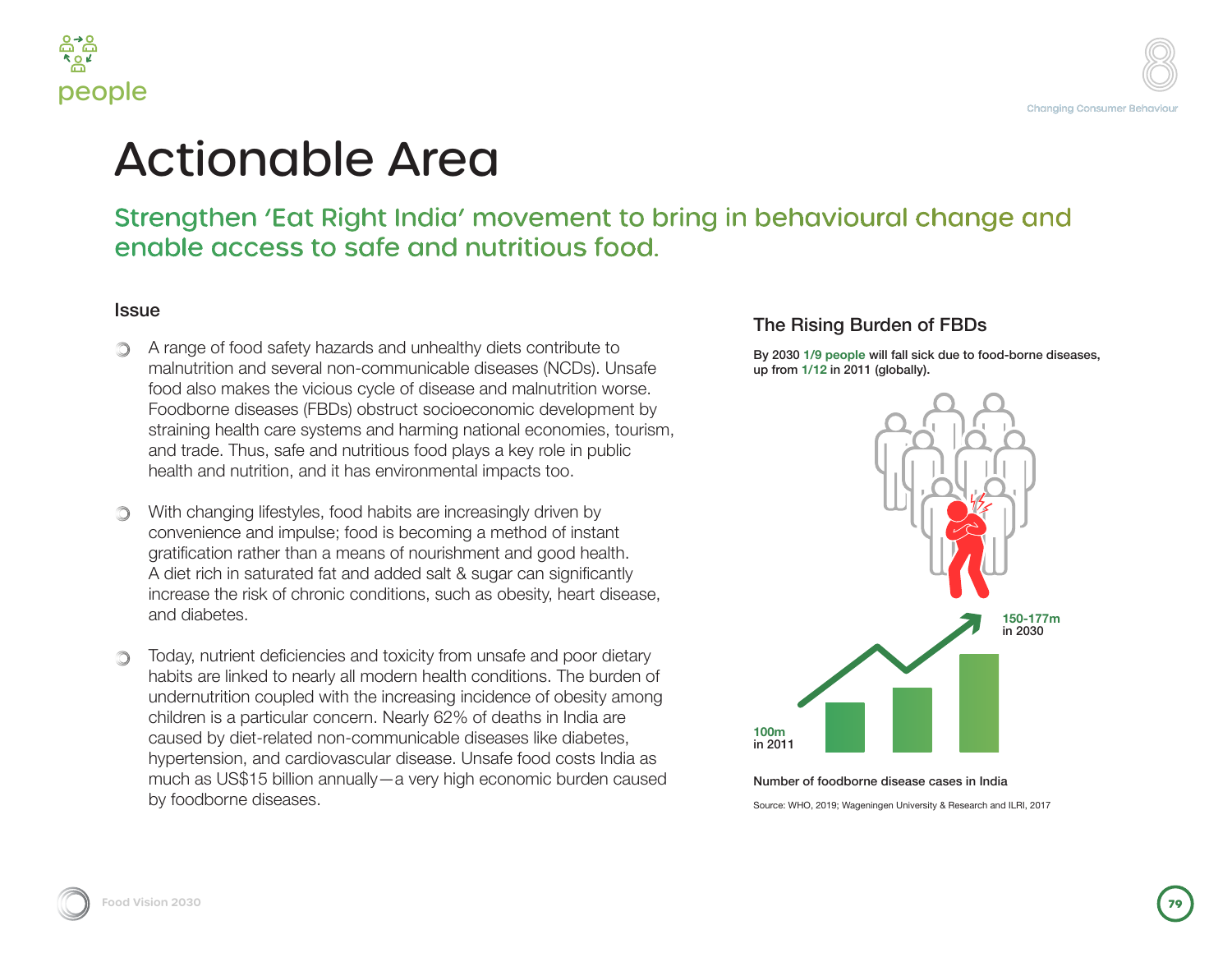

# **Status**

#### Government Initiatives

Inspired by an emphasis on preventative healthcare in the National Health Policy of 2017, as well as flagship programs including Ayushman Bharat, POSHAN Abhiyaan, and the Swachh Bharat Mission, the Food Safety and Standards Authority of India (FSSAI) launched the "Eat Right India" programme on 10th July 2018. It is an effort started on a large scale to overhaul the country's food system to provide people with safe, healthy, and sustainable food. Eat Safe, Eat Healthy, and Eat Sustainable are the three fundamental themes/pillars of the 'Eat Right India' movement.

**Eat Safe:** Ensuring personal and environmental hygiene, hygienic and sanitary practices throughout the food supply chain, fight adulteration, prevent/reduce toxins and pollutants in food to acceptable levels, and prevent food hazards in processing and manufacturing operations.

Eat Healthy: Supporting dietary diversity and balance, eliminating hazardous industrial trans-fats from food, reducing salt, sugar, and saturated fat intake, and promoting large-scale fortification of staples to address micronutrient deficiencies.

Eat Sustainable: Promoting locally grown, processed, and seasonal foods, preventing/ reducing food loss and waste, conserving water in food value chains, limiting chemical usage in food preparation & presentation within acceptable levels, and utilising safe and sustainable food packaging.

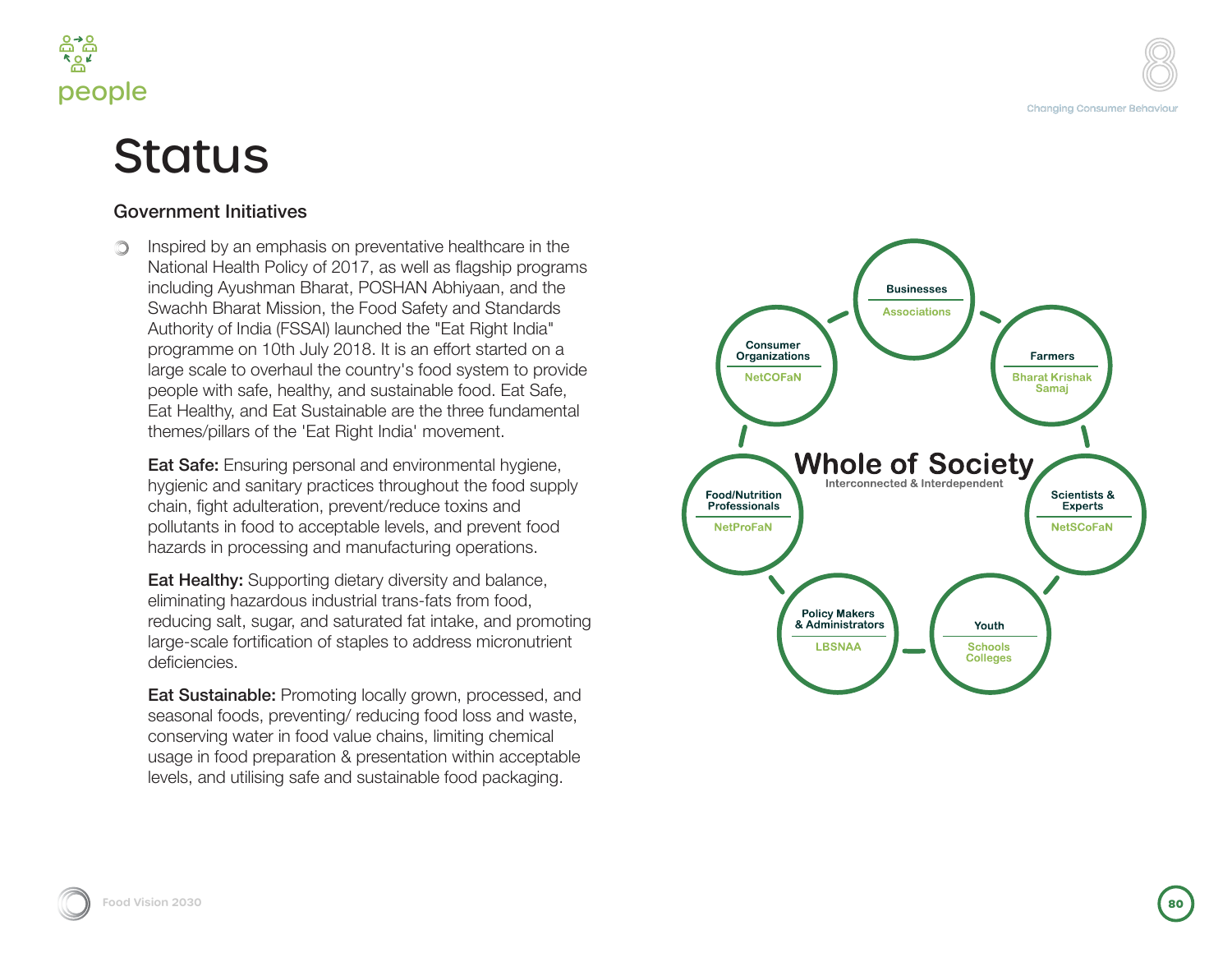

- Eat Right India encompasses a wide range of initiatives and programmes aimed to promote both the demand for and the supply of safe and healthy food in a sustainable way. While the supply-side interventions aim to build capacities of food businesses to promote self-compliance, the demand-side initiatives motivate consumers to demand safe and healthy food. The initiatives for the production and consumption of food in a sustainable way aim to promote environment-friendly food practices and habits.
- To augment the capacity of the private sector on the supply-side, FSSAI has initiated Food Safety Training and Certification (FoSTaC) – a unique program to ensure a trained and certified Food Safety Supervisor (FSS) on each food business premise. As of 9th July 2021, a total of 5,26,059 FSS has been trained by 262 training partners and 2,133 trainers under the FoSTaC Ecosystem.
- Several benchmarking and certification schemes to improve food safety and hygiene standards are in place. Clean Street Food Hub, Clean and Fresh Fruit, and Vegetable Markets Eat Right Station and BHOG (Blissful Hygienic Offering to God) for Places of Worship targeted to clusters of vendors. The Hygiene Rating scheme for Restaurants and Catering Establishments, Bakeries, Sweet and Meat Shops has been put in place for individual foodservice establishments.130 campuses have been awarded EAT Right campus recognition, 99 are in the pipeline, and 484 applications have been received. Under the Clean Street Food Initiative-28 street food hubs have been certified,23 are under process, and 20 states are engaged.
- **The three major focus areas are Building Consumer** Awareness, Addressing Adulteration, and Enabling Healthy Choices. To build consumer awareness, a settings-based approach has been adopted with programmes like Eat Right Campus and Eat Right School that target individuals in workplaces, colleges, universities, institutes, hospitals, tea estates, jails, and school children in schools. As of December 2021, under Eat Right School initiative, 63,804 schools, 6,923 Health & Wellness Ambassadors have been registered, and 48,058 school activities completed.
- The Eat Right Toolkit has been launched to reach ∩ communities at the grassroots level by training frontlines health workers on messages on eating right. To address adulteration, the Detect Adulteration with Rapid Test (DART) Book to test food adulterants at home with simple tests has been developed. The Food Safety Magic Box has been created to test adulterants in a school laboratory setting. A mobile food testing van called Food Safety on Wheels has been launched to reach remote areas and conduct training and awareness activities as well.
- To enable healthy choices, FSSAI has launched mass ∩ awareness campaigns to reduce salt, fat and sugar in the diet; "Aaj Se ThodaKam" and Trans-Fat Free India@75 to eliminate trans fats by 2022. Food fortification is also being promoted on a large scale to address micronutrient deficiencies across the country. Several companies have come forward to voluntarily sign pledges on Reducing High Fat and High Sugar, High Salt as an outcome of these efforts.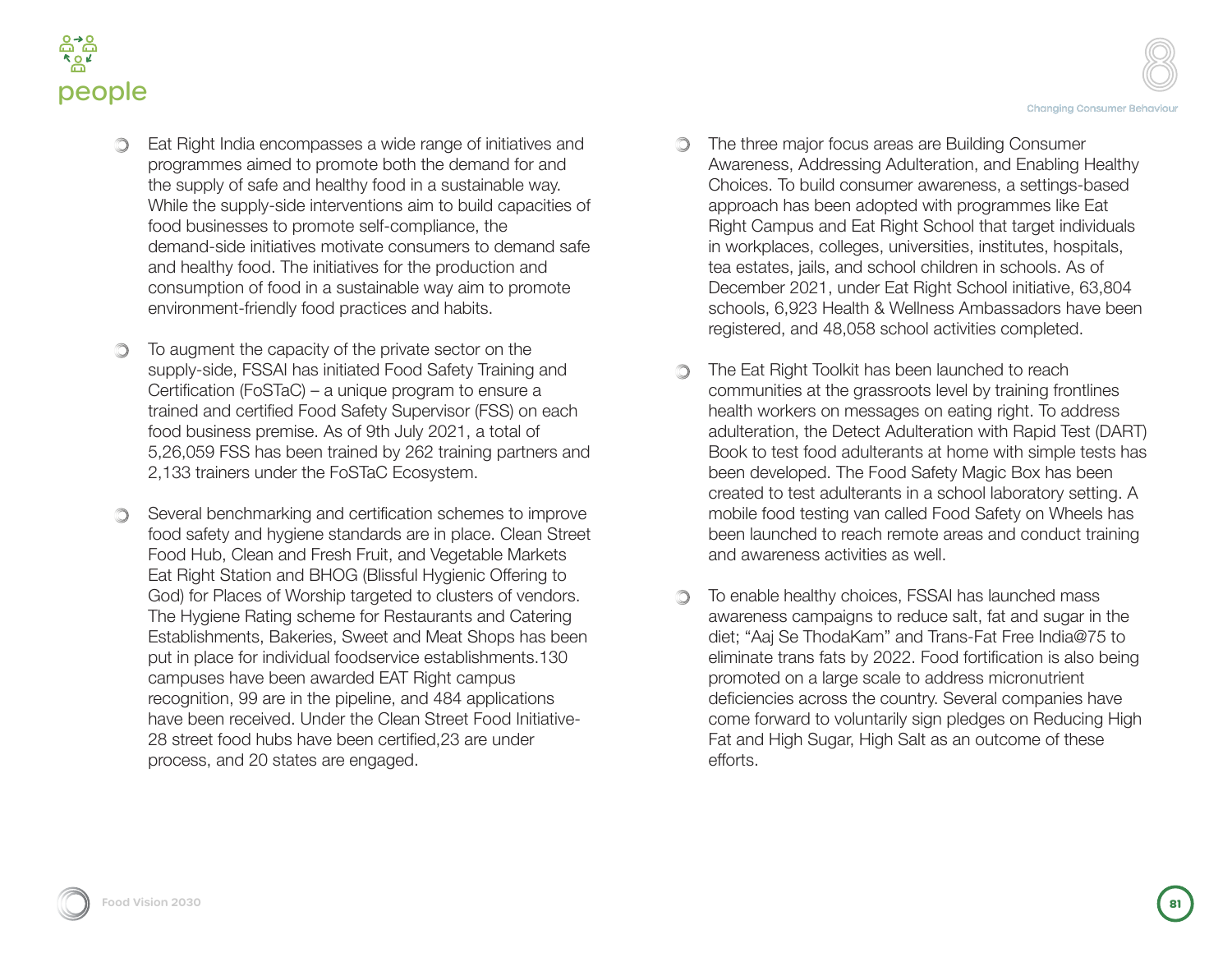



- To encourage and support responsible production and consumption of food to protect the environment, FSSAI is spearheading initiatives such as Jaivik Bharat to promote authentic organic food; Save Food, Share Food to reduce food waste and promote food donation; Safe and Sustainable Packaging in Food and Beverage Sector to reduce the use of plastics, and Repurpose Used Cooking Oil (RUCO) for safe and healthy use of cooking oil and repurposing used cooking oil to make biodiesel, soap or other useful products.
- FSSAI launched a national campaign, "Swasth Bharat Yatra," on 16th October 2018 on the occasion of World Food Day. 'Swasth Bharat Yatra' was a pan-India Cyclothon, held across 350 locations across the country for connecting 1.33 billion people to promote the message of safe and wholesome food in the country. Over 7,500 cyclists participated in over 18,000 km relay cycle rally travelling across six tracks through almost every state and UT for over 100 days to propagate a powerful message, 'Eat Right India.'
- The Food Fortification Resource Centre (FFRC) was set up  $\circledcirc$ to provide information to the various Ministries of the government to fortify the five staples—rice, wheat, oil, milk, and salt—and provide assistance to the states on how these can be disseminated through Public Distribution System, Mid-Day Meals or the ICDS and under the Eat Right India.
- At present, the contribution of milk cooperatives to the fortifiable milk quantity is approximately 220 Lakh Litres per Day (LLPD), while the private sector contributes approximately 196 LLPD. The total quantity can potentially benefit almost 275 million people. Out of this 416 LLPD milk produced, about 150 LLPD gets actually fortified currently, reaching about 100 million people.
- **SHET SESAI has an online food concern redressal system,** namely 'Food Safety Connect,' part of the existing online Food Licensing and Registration System (FLRS). This online platform helps consumers register their complaints and feedback about food safety issues related to adulterated food, unsafe food, substandard food, labelling defects in food, and misleading claims & advertisements related to various food products.
- NetProFaN is envisaged as a platform hosted by the  $\bigcirc$ FSSAI to leverage the collective strengths of the professional associations and bodies in food and nutrition to foster innovations. This network will leverage its members' resources, skills, expertise, and knowledge to support the national efforts in improving food and nutrition indicators.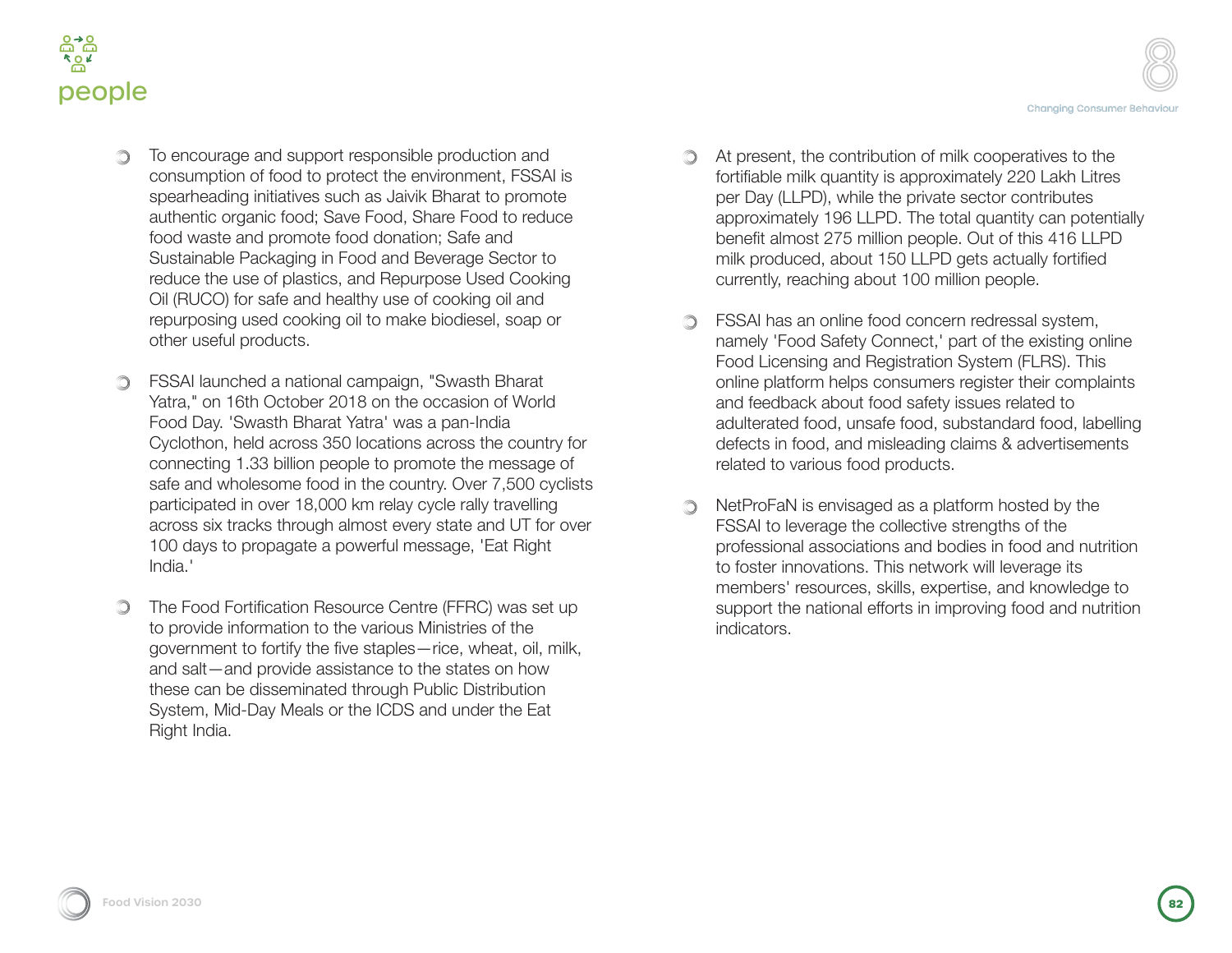

#### Private sector initiative

- FSSAI's efforts in setting standards for fortified staples have ∩ created an enabling environment. They have resulted in the inavailability of 157 brands of five fortified staples in the open market with a pan India presence and regional preferences. There has been tremendous traction in Oil and Milk industry, with 47% of the vegetable oil produced by top players in the refined packaged oil market is being fortified. 36.6% of milk is currently being fortified. In all 19 states and 5 union territories have adopted fortification of several commodities under the government safety net programmes (SNP), mainly ICDS, MDM & PDS.
- Global Alliance for Improved Nutrition (GAIN) and Tata Trusts ∩ and Food Fortification Resource Centre (FFRC)-FSSAI has been working together with the dairy industry to step up their capacity to produce the quality assured milk fortified with vitamins A and D. On the product folio side, major food companies have voluntarily pledged to reformulate packaged foods to reduce the level of fat, sugar, and salt. Also, major food retail players, e-commerce players have pledged to promote healthier options & responsible retail practices.
- For Transfat-free India @75 by 2022, voluntary commitment has been made by Bakery Associations, Halwai Associations, professional associations like Nutrition Society of India, Indian Dietetic Associations (IDA), Association of Food Scientists and Technologists (India).

The schemes like Clean Street Food Hub, clean and fresh ∩ fruit and vegetable markets, Eat Right Station, and BHOG (Blissful Hygienic Offering to God) for places of worship provide opportunities to the private sector and support these activities through their Corporate Social Responsibility Projects. Several private sector organisations have supported street food hubs in Gujarat and other states successfully.

# Vision 2030

- Reduce mortality rate due to non-communicable diseases by making balanced diet, physical exercises and mental health an integral part of the people's life.
- Develop an informed society fully aware of sustainable eating and lifestyles in harmony with nature.
- Strengthen scientific and technological capacity to move towards more sustainable patterns of consumption.
- Ensure a healthier, better nourished India through enhanced Public-Private Partnership involving all stakeholders.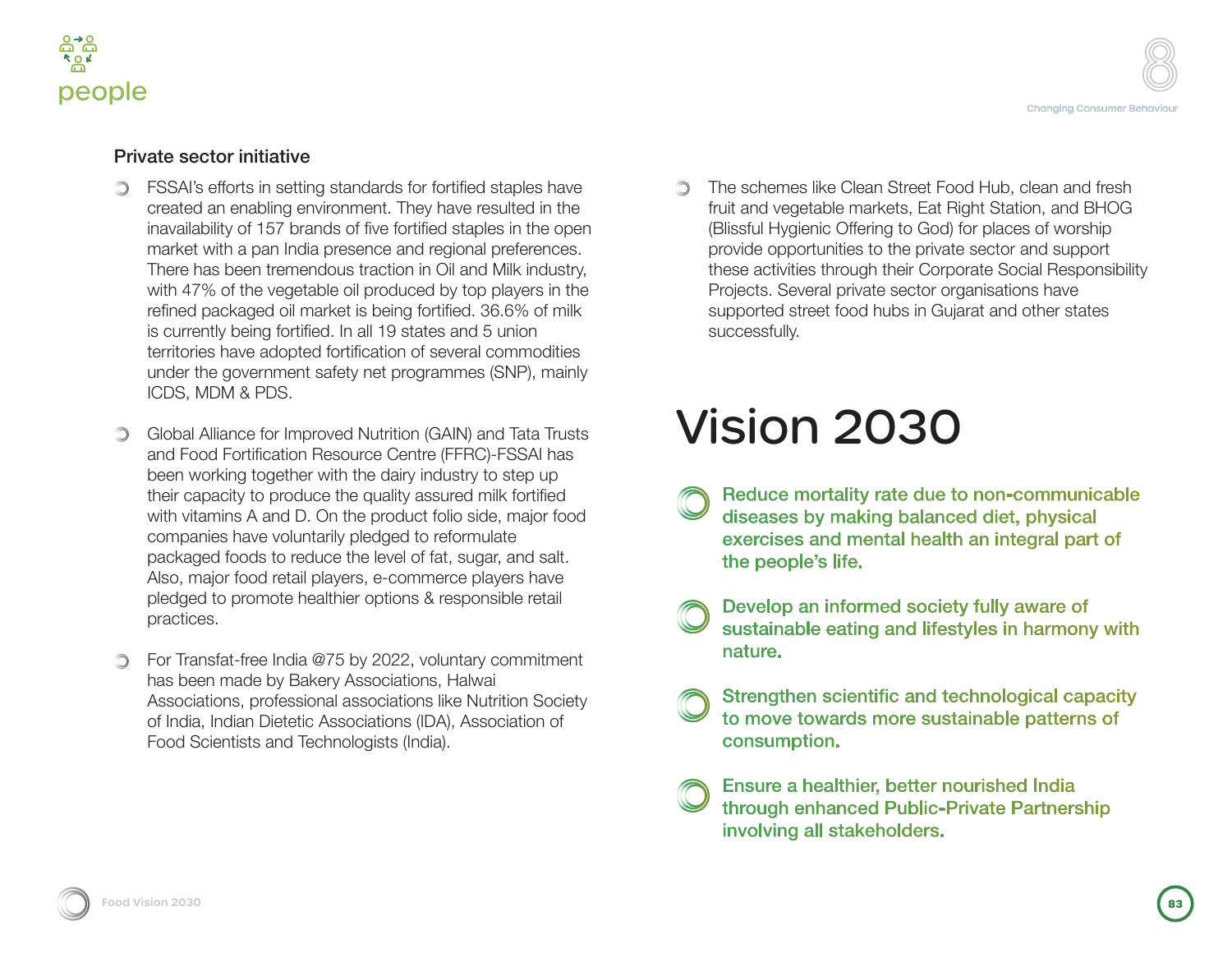

# Pathways

**IMPLEMENTATION**



Adopt Triple E (Engage, Excite, Enable) strategy to incentivize consumers and food handlers for safe, healthy, and sustainable diets.

Continuemass campaigns for promoting informed food choices. Foreg.repository of content to be created with relevant messages in audio and video.

Promote food culture associated with good nutrition by supporting and protecting processed and traditional foods with a nutrition focus, providing information about traditional dishes.

Improve people's awareness about and provide them easy access to food testing facilities/ FSSAI to help authorities expose food frauds.

Promote and strengthen the Indian Food Sharing Alliance – Save Food, Share Food, Share Joy, a social initiative by the FSSAI to help solve India's food waste and hunger crisis by integrating various partner organisations, Food Recovery Agencies, and NGO's.

Handhold and build capacity of the small scale and unorganised sector in lowering the fat, sugar, and salt content of food being produced. Encourage the large and medium scale FBOs to develop and share technology with the small-scale sector.

Strengthen the testing laboratories and ensure a rigorous surveillance plan to detect food contaminants and adulterants.

Increase the outreach of the mobile food testing units to reach far-flung areas to monitor food quality and safety.